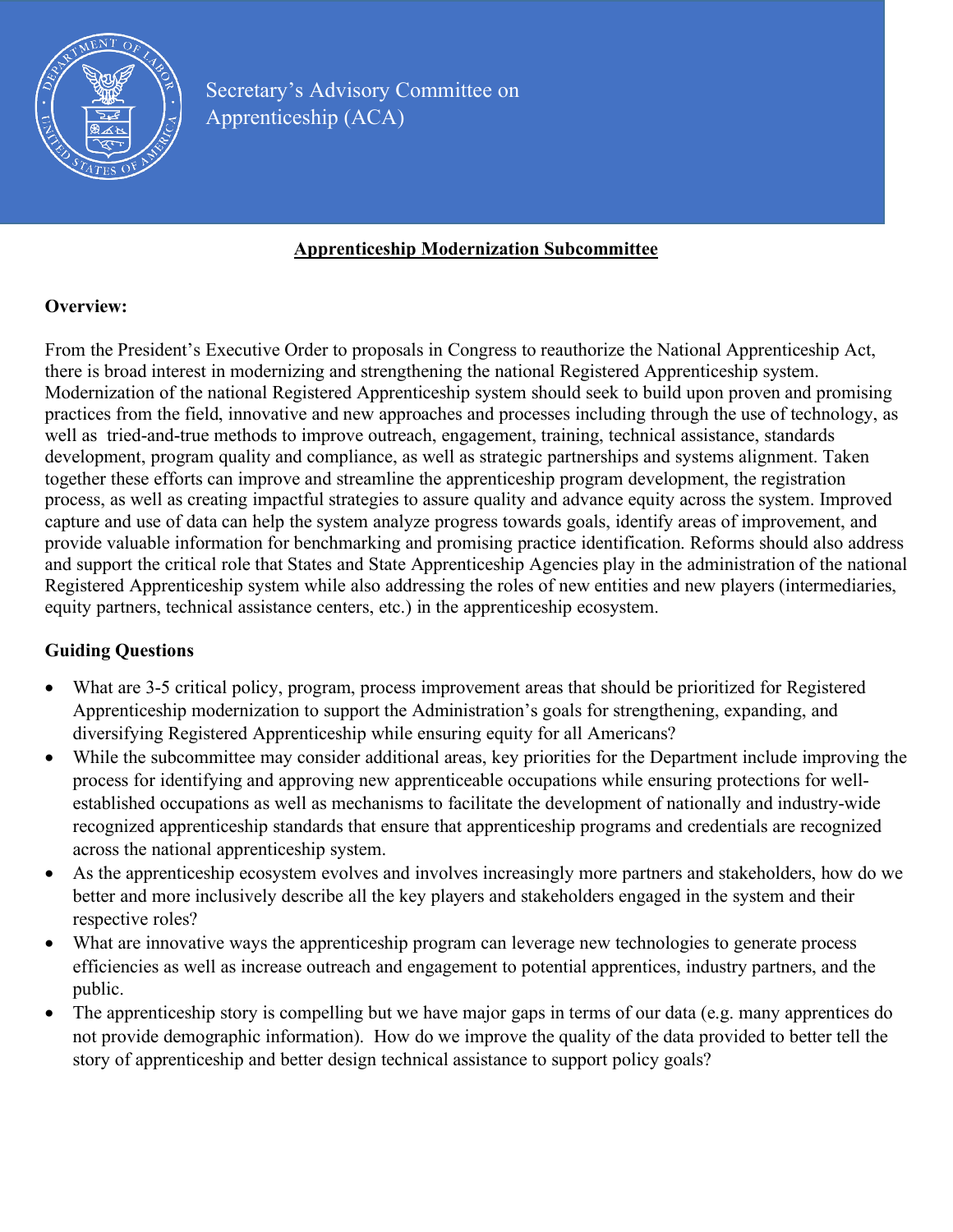

#### **Increasing Diversity, Equity, Inclusion, and Accessibility (DEIA) Sub-committee**

### **Overview:**

Expanding apprenticeship opportunities into new industry sectors can help extend the critical guarantees of Registered Apprenticeship to more workers and students across the economy. Access to structured, high-quality skills training tied to real work, income with progressive wage gains, and affordable postsecondary credentials are all important for connecting Americans to quality jobs. More Americans need access to what apprenticeship can uniquely offer to navigate the economic uncertainty brought on by the pandemic and the changing worlds of learning and work. To realize this vision for an inclusive recovery, Registered Apprenticeship programs must utilize and reflect the rich diversity of the communities in which they operate. Integrating DEIA into wellestablished and new apprenticeship programs will future-proof America's workforce connecting job seekers with high demand positions providing family-sustaining wages. To meet current and future workforce demand, we need to increase access, engagement, participation, and persistence in apprenticeship programs among underserved and underrepresented communities of color, women, youth, and low-income workers who were also disproportionately impacted by COVID. Registered Apprenticeship is a powerful workforce development tool that can help us build back better with an economy that works for everyone.

### **Guiding Questions**

- What are the 3-5 most impactful actions the Department can take to ensure equity is embedded broadly across the national apprenticeship system and that the Department's goals for diversity, equity, inclusion, and accessibility can be achieved?
- What innovative DEIA strategies and models can we use on a local, statewide, regional, and national level to improve outreach and engagement connecting industry in well paid sectors with job seekers in underserved and underrepresented communities?
- How can we better position Registered Apprenticeship as a DEIA strategy for industries that are seeking to diversify their workforce, particularly those industries which may be new to apprenticeship (e.g. care economy)?
- What challenges do underserved and underrepresented communities face during the apprenticeship process and what plans for support should we put in place to ensure these participants can access, persist, succeed, and complete apprenticeship programs?
- What are the most critical investments DOL can make to support DEIA in apprenticeship and how should we measure, monitor, and assess success? Are there specific federal workforce programs that should be leveraged to support these equity strategies (e.g. WIOA funding to support pre-apprenticeship).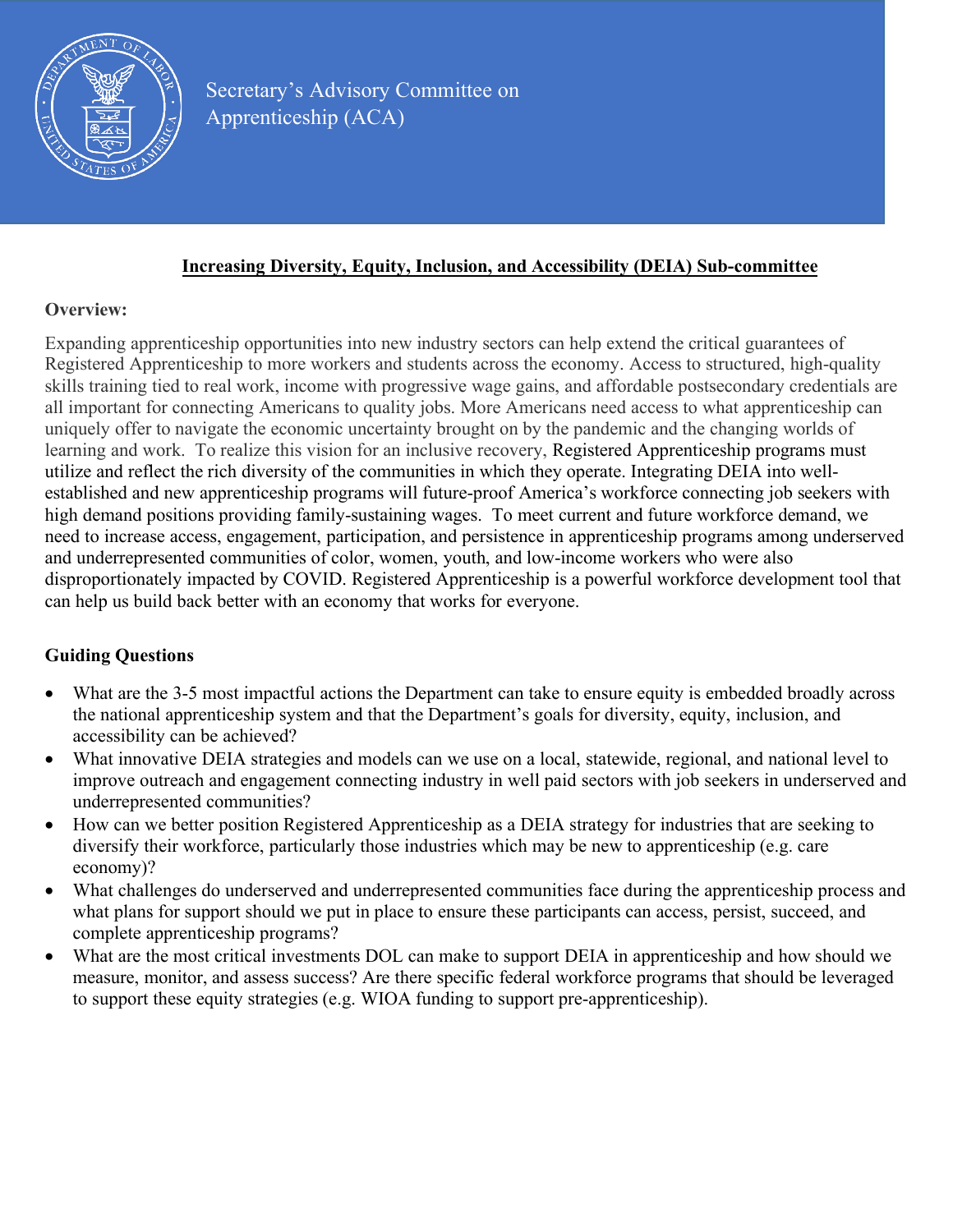

### **Industry Engagement in New and Emerging Sectors Subcommittee**

### **Overview:**

Employment is a unique and critical element that distinguishes Registered Apprenticeship from other forms of workforce training or education and is at the core of this earn-while-you-learn strategy. As such, industry engagement is critical to the growth of Registered Apprenticeship and maintaining its designation as the goldstandard in job-driven training. There is a critical need for skilled workers in cybersecurity, clean energy, advanced manufacturing, information technology, the care economy/education, healthcare as well as almost every other industry, including the public sector. Registered Apprenticeships are ideal vehicles for opening up access to new talent pipelines, as well as upskilling and pivoting workers to meet evolving industry and technology needs. The Department is seeking to identify critical strategies to increase business and labor engagement and adoption of apprenticeship in new and emerging industries that support the expansion and diversification of Registered Apprenticeship.

### **Guiding Questions:**

- Over the past 5 years, DOL has employed a range of strategies to engage industry and expand into new industries including (but not limited to) use of outreach campaigns, intermediaries, employer champions, incentives, process improvements, self-service technologies, and paperwork reduction. The Department is interested in the Committee's feedback on which strategies have been the most effective, which strategies the Committee recommends continuing and/or expanding, as well as additional strategies to complement existing approaches.
- Many apprenticeship programs are part of large, established companies or industries or operate as part of joint labor-management partnerships. What can we do to expand our reach to new companies, new industry sectors, and support uptake by small and medium sized businesses, rural and tribal employers as well as employers in the non-profit and public sector? How can we better engage with unions and joint labor-management organizations outside of construction in expanding apprenticeship in these industries?
- DOL has allowed grantees and contractors to provide incentive funding to support industry engagement and adoption. Initial evaluation results indicate that grantees that utilized incentives were more successful. If DOL was to expand the use of incentives by grantees and contractors, what is the best structure of these investment, what costs should they target, and what should critical requirements for a large-scale incentive programs to assure quality and drive equity?
- The development of National Apprenticeship Standards has shown significant promise by allowing new sponsors to quickly implement approved, industry recognized programs in their organization. How can DOL better support the development of industry-wide recognized national standards? What role can industry associations, labor organizations, intermediaries, and multi-employer sponsors play to get new employers to quickly adopt national standards into their organization? What role can industry associations and labor organizations play to review/approve new occupations faster?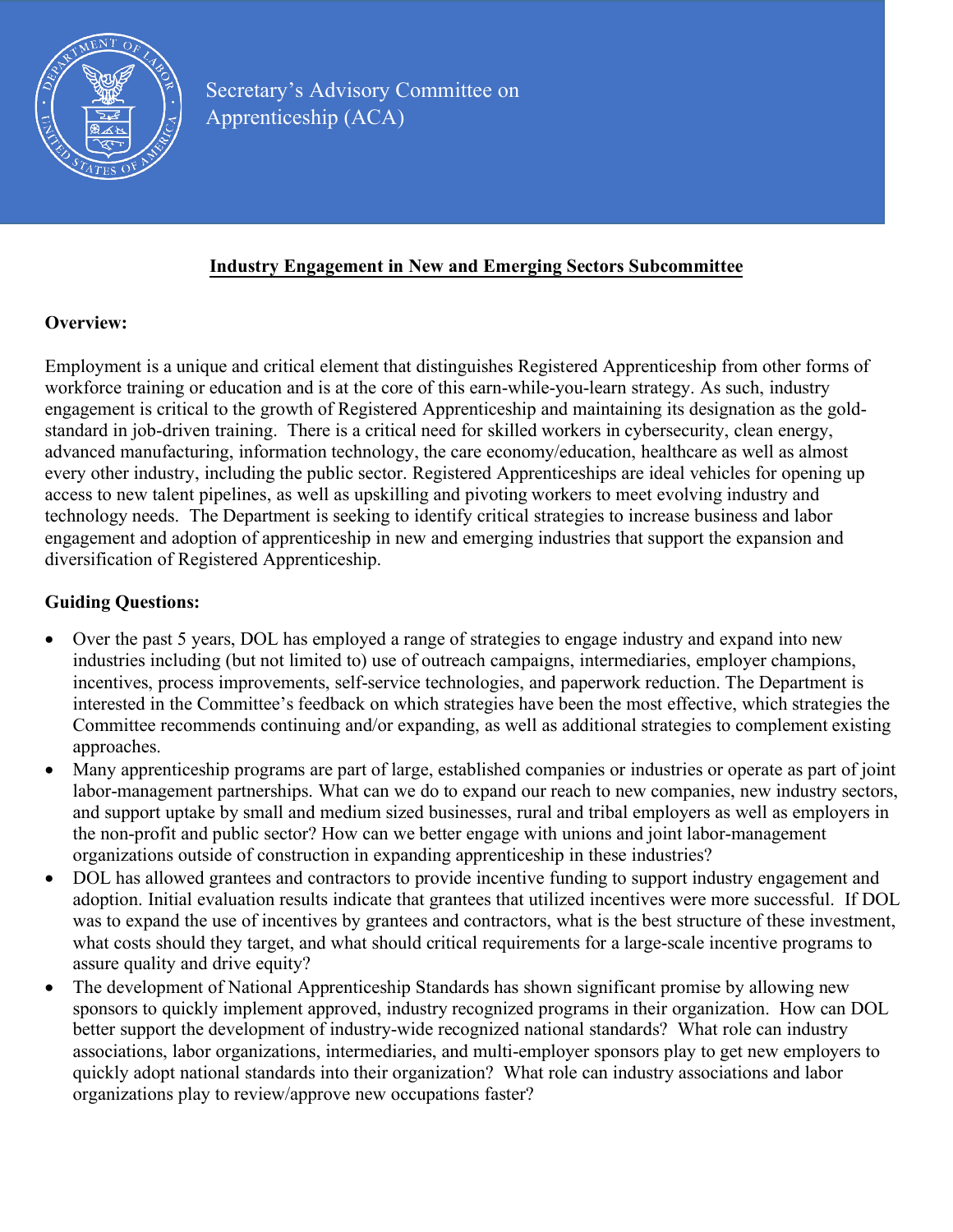

### **Apprenticeship Pathways: Pre-Apprenticeship, Youth Apprenticeship, Degree Apprenticeships Subcommittee**

### **Overview:**

In many countries, apprenticeship is a deeply integrated within the formal K-12 and higher education systems and is a foundational experience for students and workers to launch and advance a career across a range of fields. In the US, innovative public private partnerships among industry, community colleges, school districts, workforce boards, and nonprofit intermediary organizations are also recognizing the power of apprenticeships to prepare and connect workers with good jobs, through affordable and relevant education and training. Apprenticeships, preapprenticeships, and youth apprenticeships are an extremely effective and high value way for individuals to "earn while they learn", providing much needed support for underserved communities and another high-quality option for post-secondary education and training that is directly tied to a career. Deeper integration and alignment between apprenticeship, workforce, and education is key for expanding these programs, ensuring they are a mainstream opportunity for the diverse rising generation of young Americans, and for ensuring that learning on the job and through an apprenticeship is broadly valued in higher education to support career advancement. More clearly defining pre-apprenticeship and ensuring quality standards is also critical to ensuring that these critical pathways are providing articulated on-ramps to Registered Apprenticeship for under-represented populations, youth, and other participants who complete a pre-apprenticeship program. Finally, as we strive to make postsecondary education more accessible and connect to quality jobs, a key goal for apprentice expansion is to ensure that Registered Apprenticeship is seen as a core strategy in post-secondary education pathways.

# **Guiding Questions:**

- Current proposals regarding reauthorizing the National Apprenticeship Act, envisions a greater role for the Department (and SAAs) in promoting and overseeing pre-apprenticeship and youth apprenticeship. What is the Committee's view on the appropriate role for the Department and SAAs in overseeing both models? Should pre-apprenticeship be registered? How should Youth Apprenticeship be defined including different requirements for registration (e.g. OJT requirements, shorter term occupations)?
- How can we define and promote quality pre-apprenticeship, expand the availability of youth apprenticeship, and better integrate apprenticeship and post-secondary education including the development of degree apprenticeships at 2 and 4 year educational institutions? Definitions of pre-apprenticeship should promote both quality while accounting for different models and approaches.
- How can we make apprenticeship a mainstream postsecondary option for young people by increasing partnerships across industry, high schools, and community colleges to scale youth apprenticeship?
- How can we work with K-12 schools, community colleges, universities, and other federal programs (i.e. Department of Education, AmeriCorps, Job Corps, and the Department of Interior's Climate Corps) to increase system coordination, as well as outreach to youth, teachers, counselors and parents, to increase participation in registered apprenticeship? How can we recognize the value of apprenticeships through work-study or other models? How can we ensure learning on the job and through an apprenticeship is recognized and valued by K-12 and higher education to support pathways to diplomas from high schools, and degrees from community colleges, and universities for apprentices?